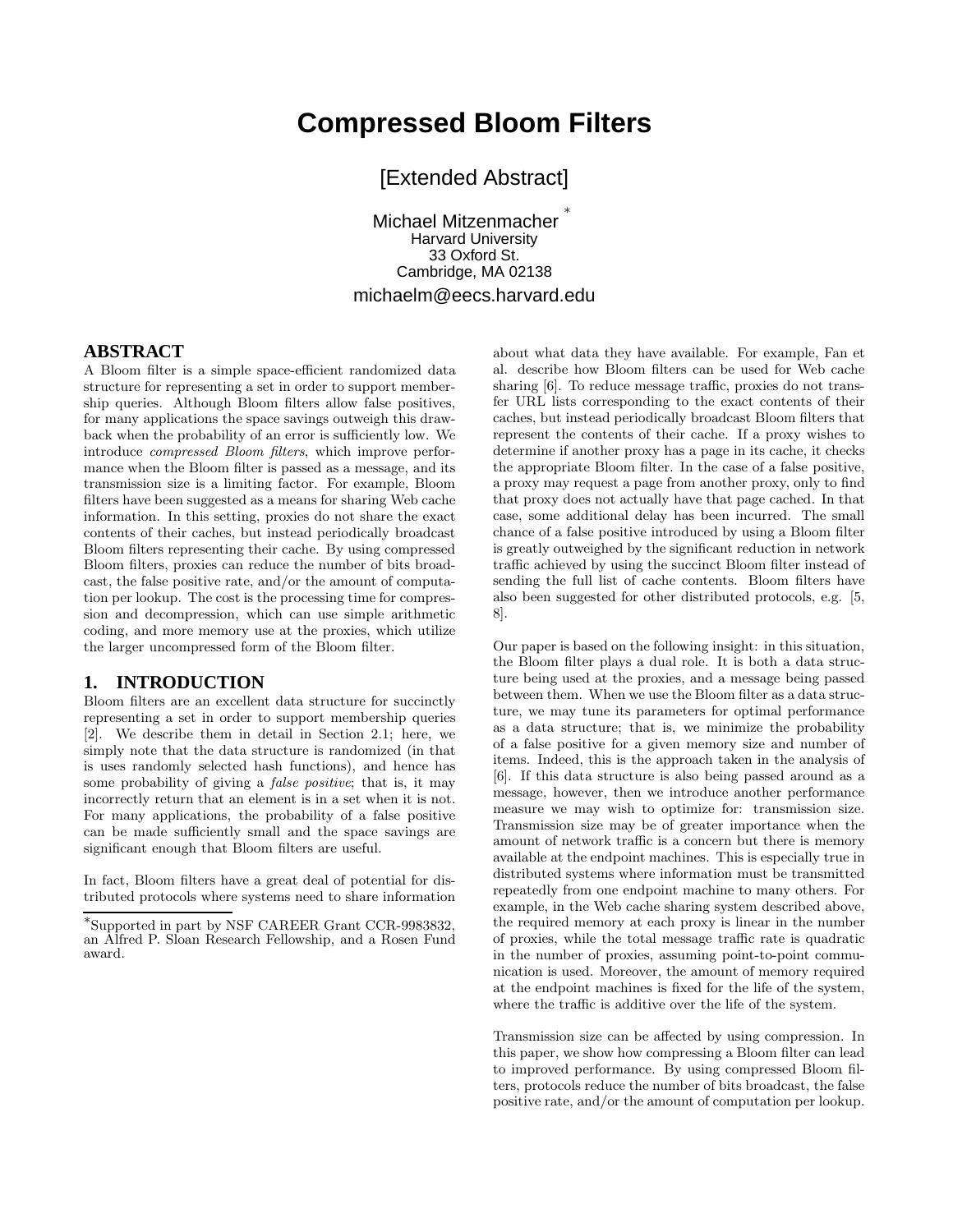The tradeoff costs are the increased processing requirement for compression and decompression and larger memory requirements at the endpoint machines, who may use a larger original uncompressed form of the Bloom filter in order to achieve improved transmission size.

We start by defining the problem as an optimization problem, which we solve using some simplifying assumptions. We then consider practical issues, including effective compression schemes and actual performance. We recommend arithmetic coding [9], a simple compression scheme well-suited to this situation with fast implementations.

Our work underscores an important general principle for distributed algorithms: when using a data structure as a message, one should consider the parameters of the data structure with both of these roles in mind. If transmission size is important, tuning the parameters so that compression can be used effectively may yield dividends.

# **2. COMPRESSED BLOOM FILTERS: THEORY**

#### **2.1 Bloom filters**

We begin by introducing Bloom filters, following the framework and analysis of [6].

A Bloom filter for representing a set  $S = \{s_1, s_2, \ldots, s_n\}$  of  $n$  elements is described by an array of  $m$  bits, initially all set to 0. A Bloom filter uses  $k$  independent hash functions  $h_1,\ldots,h_k$  with range  $\{0,\ldots,m-1\}$ . We make the natural assumption that these hash functions map each item in the universe to a random number uniform over the range  $\{0,\ldots,m-1\}$  for mathematical convenience. For each element  $s \in S$ , the bits  $h_i(s)$  are set to 1 for  $1 \leq i \leq k$ . A location can be set to 1 multiple times, but only the first change has an effect. To check if an item  $x$  is in  $S$ , we check whether all  $h_i(x)$  are set to 1. If not, then clearly x is not a member of S. If all  $h_i(x)$  are set to 1, we assume that x is in S, although we are wrong with some probability. Hence a Bloom filter may yield a *false positive*, where it suggests that an element  $x$  is in  $S$  even though it is not. For many applications, this is acceptable as long as the probability of a false positive is sufficiently small.

The probability of a false positive for an element not in the set, or the *false positive rate*, can be calculated in a straightforward fashion, given our assumption that hash functions are perfectly random. After all the elements of S are hashed into the Bloom filter, the probability that a specific bit is still 0 is

$$
\left(1 - \frac{1}{m}\right)^{kn} \approx e^{-kn/m}.
$$

We let  $p = e^{-kn/m}$ . The probability of a false positive is then

$$
\left(1 - \left(1 - \frac{1}{m}\right)^{kn}\right)^k \approx \left(1 - e^{-kn/m}\right)^k = (1 - p)^k.
$$

We let  $f = \left(1 - e^{-kn/m}\right)^k = (1 - p)^k$ . Note that we use the asymptotic approximations  $p$  and  $f$  to represent respectively the probability a bit in the Bloom filter is 0 and the probability of a false positive from now on for convenience.

Although it is clear from the above discussion, it is worth noting that there are *three* fundamental performance metrics for Bloom filters that can be traded off: computation time (corresponding to the number of hash functions  $k$ ), size (corresponding to the array size  $m$ ), and the probability of error (corresponding to the false positive rate  $f$ ).

Suppose we are given  $m$  and  $n$  and we wish to optimize the number of hash functions  $k$  to minimize the false positive rate f. There are two competing forces: using more hash functions gives us more chances to find a 0 bit for an element that is not a member of  $S$ , but using fewer hash functions increases the fraction of 0 bits in the array. The optimal number of hash functions that minimizes  $f$  as a function of  $k$  is easily found taking the derivative. More conveniently, note that f equals  $\exp(k \ln(1 - e^{-kn/m}))$ . Let  $g = k \ln(1$ e*−*kn/m). Minimizing the false positive rate f is equivalent to minimizing  $q$  with respect to  $k$ . We find

$$
\frac{dg}{dk} = \ln\left(1 - e^{-\frac{kn}{m}}\right) + \frac{kn}{m} \frac{e^{-\frac{kn}{m}}}{1 - e^{-\frac{kn}{m}}}.
$$

It is easy to check that the derivative is 0 when  $k = (\ln 2)$ .  $(m/n)$ ; further efforts reveal that this is a global minimum. In this case the false positive rate f is  $(1/2)^{\overline{k}} = (0.6185)^{m/n}$ . In practice, of course,  $k$  must be an integer, and smaller  $k$ might be preferred since they reduce the amount of computation necessary.

Note that Bloom filters are highly effective even if  $m =$ cn for a small constant c, such as  $c = 8$ . An alternative approach if more bits are available is to simply hash each item into  $\Theta(\log n)$  bits and send a list of hash values. Bloom filters can allow significantly fewer bits to be sent with better false positive rates.

#### **2.2 Compressed Bloom filters**

Our optimization above of the number of hash functions  $k$ is based on the assumption that we wish to minimize the failure of a false positive as a function of the array size  $m$ and the number of objects  $n$ . This is the correct optimization if we consider the Bloom filter as an object residing in memory. In the Web cache application, however, the Bloom filter is not just an object that resides in memory, but an object that must be transferred between proxies. This fact suggests that we may not want to optimize the number of hash functions for  $m$  and  $n$ , but instead optimize the number of hash functions for the size of the data that needs to be sent, or the *transmission size*. The transmission size, however, need not be  $m$ ; we might be able to compress the bit array. Therefore we choose our parameters to minimize the failure probability after using compression.

Let us consider the standard uncompressed Bloom filter, which is optimized for  $k = (\ln 2) \cdot (m/n)$ . Can we gain anything by compressing the resulting bit array? If we choose the above value for  $k$ , under our assumption of good random hash functions, the bit array appears to be a random string of  $m$  0's and 1's, with each entry being 0 or 1 inde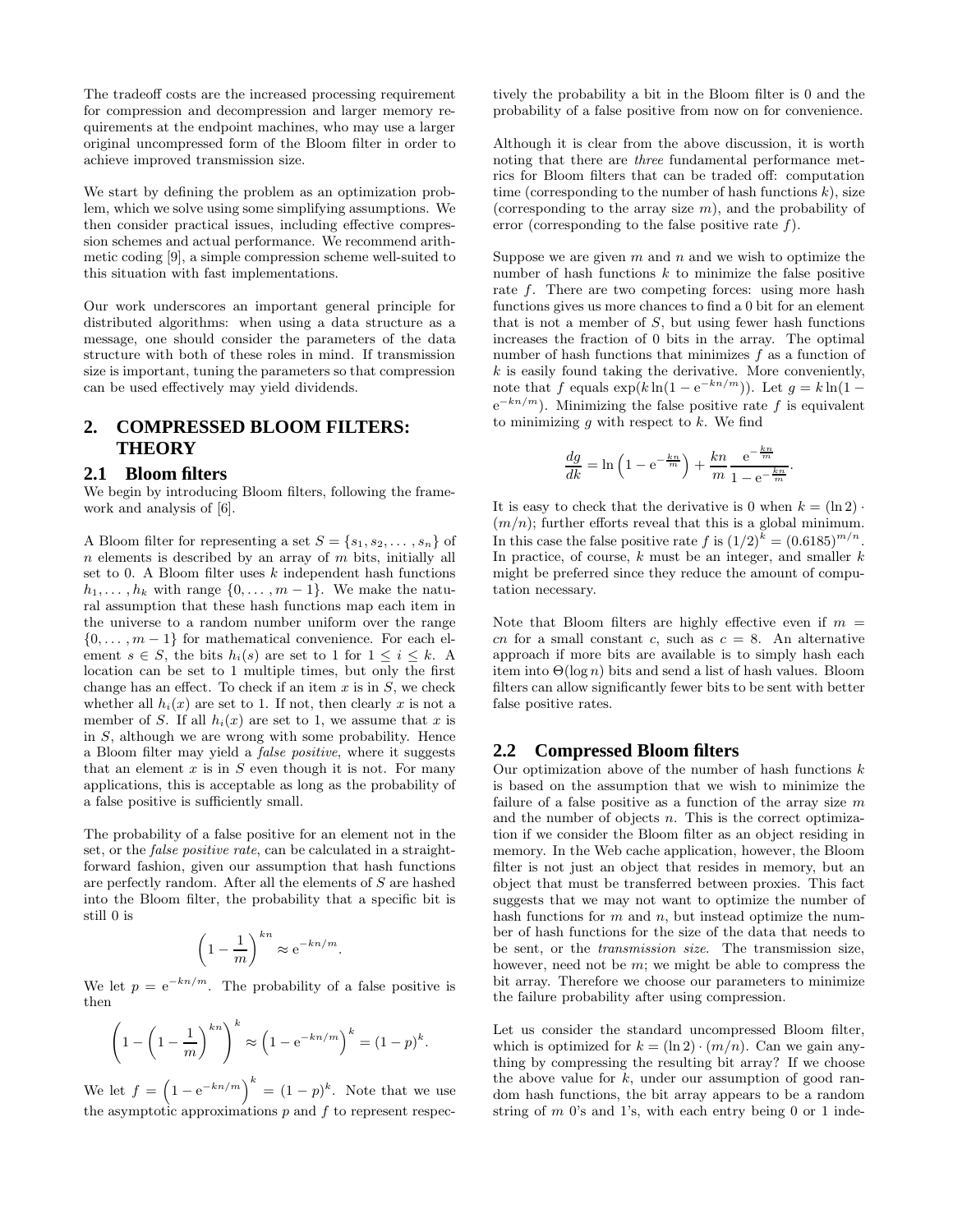pendently with probability  $1/2$ <sup>1</sup> Hence compression does not gain anything for this choice of  $k$ .

Suppose, however, we instead choose  $k$  so that each of the entries in the  $m$  bit array is 1 with probability  $1/3$ . Then we can take advantage of this fact to compress the  $m$  bit array and reduce the transmission size. After transmission, the bit array is decompressed for actual use. Note that the uncompressed Bloom filter size is still  $m$  bits.<sup>2</sup> While this choice of  $k$  is not optimal for the uncompressed size  $m$ , if our goal is to optimize for the transmission size, using compression may yield a better result. The question is whether this compression gains us anything, or if we would have been better off simply using a smaller number of bits in our array and optimizing for that size.

To contrast with the original Bloom filter discussion, we note that for compressed Bloom filters there are now *four* fundamental performance metrics for Bloom filters that can be traded off. Besides computation time (corresponding to the number of hash functions  $k$ ) and the probability of error (corresponding to the false positive rate  $f$ ), there are two other metrics: the *uncompressed filter size* that the Bloom filter has in the proxy memory, which we continue to denote by the number of array bits m; and the *transmission size* corresponding to its size after compression, which we denote by z. Our starting point is the consideration that in many situations the transmission size may be more important than the uncompressed filter size.

We may establish the problem as an optimization problem as follows. Let  $z \geq n$  be the desired compressed size. Recall that each bit in the bit array is 0 with probability  $p$ ; we treat the bits as independent. Also, as a mathematically convenient approximation, we assume that we have an optimal compressor. That is, we assume that our  $m$  bit filter can be compressed down to only  $mH(p)$  bits, where  $H(p) = -p \log_2 p - (1-p) \log_2(1-p)$  is the entropy function. Our compressor therefore uses the optimal  $H(p)$  bits on average for each bit in the original string. We consider the practical implications more carefully subsequently. Here we note just that near-optimal compressors exist; arithmetic coding, for example, requires on average less than  $H(p) + \epsilon$ bits per character for any  $\epsilon > 0$  given suitably large strings.

Our optimization problem is as follows: given  $n$  and  $z$ , choose m and k to minimize f subject to  $mH(p) \leq z$ . One possibility is to choose  $m = z$  and  $k = (\ln 2) \cdot (m/n)$  so that  $p = 1/2$ ; this is the original optimized Bloom filter. Hence we can guarantee that  $f \leq (0.6185)^{z/n}$ .

We can, however, do better. Indeed, in theory this choice of k is the *worst* choice possible once we allow compression. To see this, let us parameterize so that  $k = \alpha m/n$ . Then  $p = e^{-\alpha}$ , and we must choose m and  $\alpha$  to minimize  $f = (1 - e^{-\alpha})^{\alpha m/n}$  subject to  $m = z/H(e^{-\alpha})$  (we may without loss of generality choose  $m$  as large as possible). Equivalently, we have  $f = (1 - e^{-\alpha})^{\alpha z/(nH(e^{-\alpha}))}$ . Since z and *n* are fixed with  $z > n$ , we wish to minimize

$$
\beta = f^{n/z} = (1 - e^{-\alpha})^{\alpha/H(e^{-\alpha})}.
$$

Let  $\alpha = -\ln x$ . Then

$$
\beta = (1 - x)^{-\ln x / H(x)}
$$
  
=  $\exp \left( \frac{-\ln(x) \cdot \ln(1 - x)}{(-\log_2 e)(x \ln x + (1 - x) \ln(1 - x))} \right).$ 

<sup>1</sup> ln x/<sub>H</sub>

The value of  $\beta$  is maximized when the exponent is maximized, or equivalently when the term

$$
\gamma = \left(\frac{x}{\ln(1-x)} + \frac{1-x}{\ln x}\right)
$$

is minimized. Note that

$$
\frac{d\gamma}{dx} = \frac{1}{\ln(1-x)} - \frac{1}{\ln x} + \frac{x}{(1-x)\ln^2(1-x)} - \frac{1-x}{x\ln^2(x)}.
$$

The value of  $\frac{d\gamma}{dx}$  is clearly 0 when  $x = 1/2$ , and using symmetry it is easy to check that  $\frac{d\gamma}{dx}$  is negative for  $x < 1/2$ and positive for  $x > 1/2$ . Hence the maximum probability of a false positive using a compressed Bloom filter occurs when  $x = 1/2$ , corresponding to  $\alpha = \ln 2$  or equivalently  $k = (\ln 2) \cdot (m/n).$ 

We emphasize the point again: the number of hash functions that minimizes the false positive rate without compression in fact maximizes the false positive rate with compression. Said in another way, in our idealized setting using compression always decreases the false positive rate.

The argument above also shows that  $\gamma$  is minimized and hence  $\beta$  and f are minimized in one of the limiting situations as x goes to 0 or 1, corresponding to  $\alpha$  going to infinity or 0. In each case, using for example the expansion  $ln(1-x) \approx$  $-x-x^2/2-x^3/3-\ldots$ , we find that  $\gamma$  goes to -1. Hence  $\beta$  goes to 1/2 in both limiting cases, and we can in theory achieve a false positive rate arbitrarily close to  $(0.5)^{z/n}$  by letting the number of hash functions go to 0 or infinity.

In practice we are significantly more constrained. For example, we must use at least one hash function, and the number of hash functions must be an integer. Note, however, that the theory shows we may achieve improved performance by taking  $k < \ln 2 \cdot (m/n)$  for the compressed Bloom filter. This has the additional benefit that a compressed Bloom filter uses fewer hash functions and hence requires less computation per lookup. Further practical considerations are discussed in the next section.

Note that the optimization framework developed above is not the only one possible. For example, one could instead fix the desired false positive rate  $f$  and optimize for the final compressed size z. To compare in this situation, note that

<sup>1</sup>Technically, this is not precisely true, since bits are not completely independent: the fact that one bit was set to 1 affects the probability of other bits being set to 1. Asymptotically (and in practice) this effect is negligible; see, for example, [1]. Henceforth we make the simplifying assumption of independence of the bit values in the array.

<sup>2</sup>A compression scheme that also provided random access might allow us to compute on the compressed Bloom filter; however, achieving random access, efficiency, and good compression simultaneously is generally not possible. While this is a possible point for future study, we assume here that computation on the Bloom filter is done after decompression.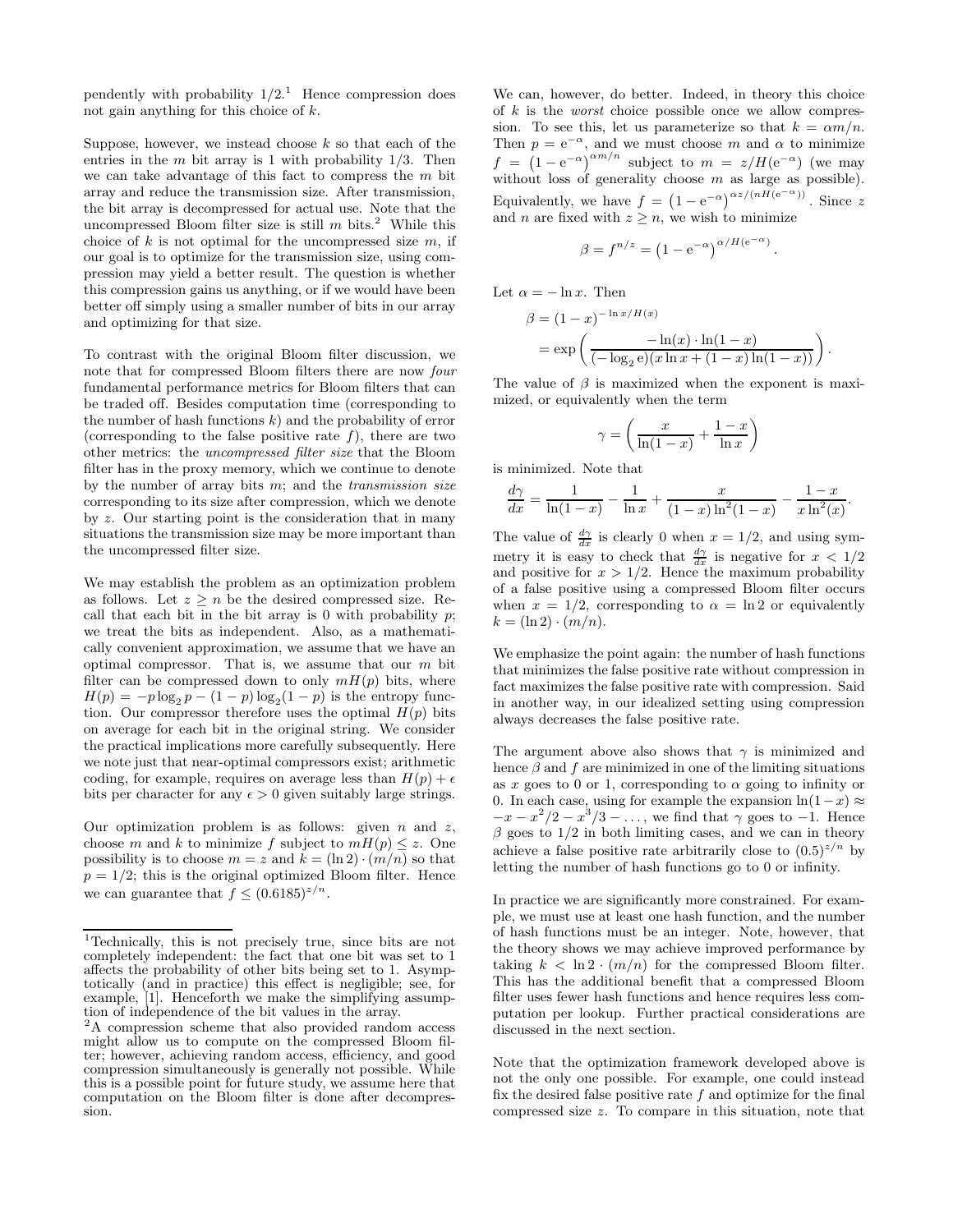in the limit as the number of hash functions goes to zero the compressed Bloom filter has a false positive rate tending to  $(0.5)^{z/n}$  while the standard Bloom filter has a false positive rate tending to  $(0.5)^{(m \ln 2)/n}$ . Hence the best possible compressed Bloom filter achieving the same false positive rate as the standard Bloom filter would have  $z = m \ln 2$ , a savings in size of roughly 30%. Again, this is significantly better than what can be realized in practice.

The primary point of this theoretical analysis is to demonstrate that compression is a viable means of improving performance, in terms of reducing the false positive rate for a desired compressed size, or for reduced the transmission size for a fixed false positive rate. Indeed, because the compressed Bloom filter allows us another performance metric, it provides more flexibility that the standard original Bloom filter. An additional benefit is the compressed Bloom filters uses a smaller number of hash functions, so that lookups are more efficient. Based on this theory, we now consider implementation details and specific examples.

# **3. COMPRESSED BLOOM FILTERS: PRACTICE**

Our theoretical analysis avoided several issues that are important for a real implementation:

• Restrictions on  $m$ : While the size  $z$  of the compressed Bloom filter may be of primary importance, limitations on the size  $m$  of the uncompressed Bloom filter also constrain the possibilities. For example, while theoretically we can do well using one hash function and compressing, achieving a false positive rate of  $\epsilon$  with one hash function requires  $m \approx n/\epsilon$ , which may be too large for real applications.

Also, it may be desirable to have  $m$  be a power of two for various computations. We do not restrict ourselves to powers of two here.

- Compression overhead: Compression schemes do not achieve optimal performance; all compression schemes have some associated overhead. Hence the gain from the compressed Bloom filter must overcome the associated overhead costs.
- Compression variability: Of perhaps greater practical importance is that if there is an absolute maximum packet size, we generally want that the compressed array does not exceed the packet size. Otherwise, we may have to send multiple packets, leading to increased network traffic. (In some situations, we may want to bound the number of packets used to send the compressed Bloom filter; the idea is the same.) Compression performance varies depending on the input; moreover, if the number of elements  $n$  in the set  $S$ cannot be exactly determined in advance, a misprediction of n could yield insufficient compression.
- Hashing performance: Depending on the data and the hash functions chosen, real hash functions may behave differently from the analysis above.

The issue of achieving good hashing performance on arbitrary data sets is outside the scope of this paper, and

we do not consider it further except to raise the following points. First, in practice we suspect that using standard universal families of hash functions [4, 10] or MD5 (used in [6]) will be suitable. Second, in situations where hashing performance is not sufficiently random, we expect that compressed Bloom filters will still generally outperform the uncompressed Bloom filter. The point is that if the false positive rate of a compressed Bloom filter is increased because of weak hash functions, we would expect the false positive rate of the uncompressed Bloom filter to increase as well; moreover, since compressed Bloom filters use fewer hash functions, we expect the effect will be worse for the uncompressed filter. For compressed Bloom filters, however, there is the additional problem that weak hash functions may yield bit arrays that do not compress as much as expected. The choice of parameters may therefore have to be tuned for the particular data type.

For compression issues, arithmetic coding provides a flexible compression mechanism for achieving near-optimal performance with low variability. Loosely speaking, for a random m bit string where the bit values are independent and each bit is 0 with probability p and 1 with probability  $1-p$ , arithmetic coding compresses the string to near  $mH(p)$  bits with high probability, with the deviation from the average having a Chernoff-like bound. For more information on arithmetic coding, we refer the reader to [9, 11]. For more precise statements and details regarding the low variability of arithmetic coding, we refer the reader to [7]. More details will appear in the final version.

Given this compression scheme, we suggest the following approach. Choose a maximum desired uncompressed size m. Then design a compressed Bloom filter using the above theory using a slightly smaller compressed size than desired; for example, if the goal is that the compressed size be  $z$ , design the structure so that the compressed size is 0.99z. This provides room for some variability in compression; the amount of room necessary depends on m. A similar effect may be achieved by slightly overestimating  $n$ . If our uncompressed filter is more than half full of zeroes, then if we have fewer than expected elements in the set, our filter will tend have even more zeroes than expected, and hence will compress better. With this design, the compressed filter should be within the desired size range with high probability.

To deal with cases that still do not compress adequately, we suggest using multiple filter types. Each filter type  $t$  is associated with an array of size  $m$ , a set of hash functions, and a decompression scheme. These types are agreed on ahead of time. A few bits in the header can be used to represent the filter type. If one of the filter types is the standard Bloom filter (no compression) then the set can always be sent appropriately using at least one of the types. In most cases two types– compressed and uncompressed– would be sufficient.

## **3.1 Examples**

We test the theoretical framework above by examining a few specific examples of the performance improvements possible using compressed Bloom filters. We consider cases where eight and sixteen bits are use in the compressed Bloom filter for each element; this corresponds to configurations examined in [6].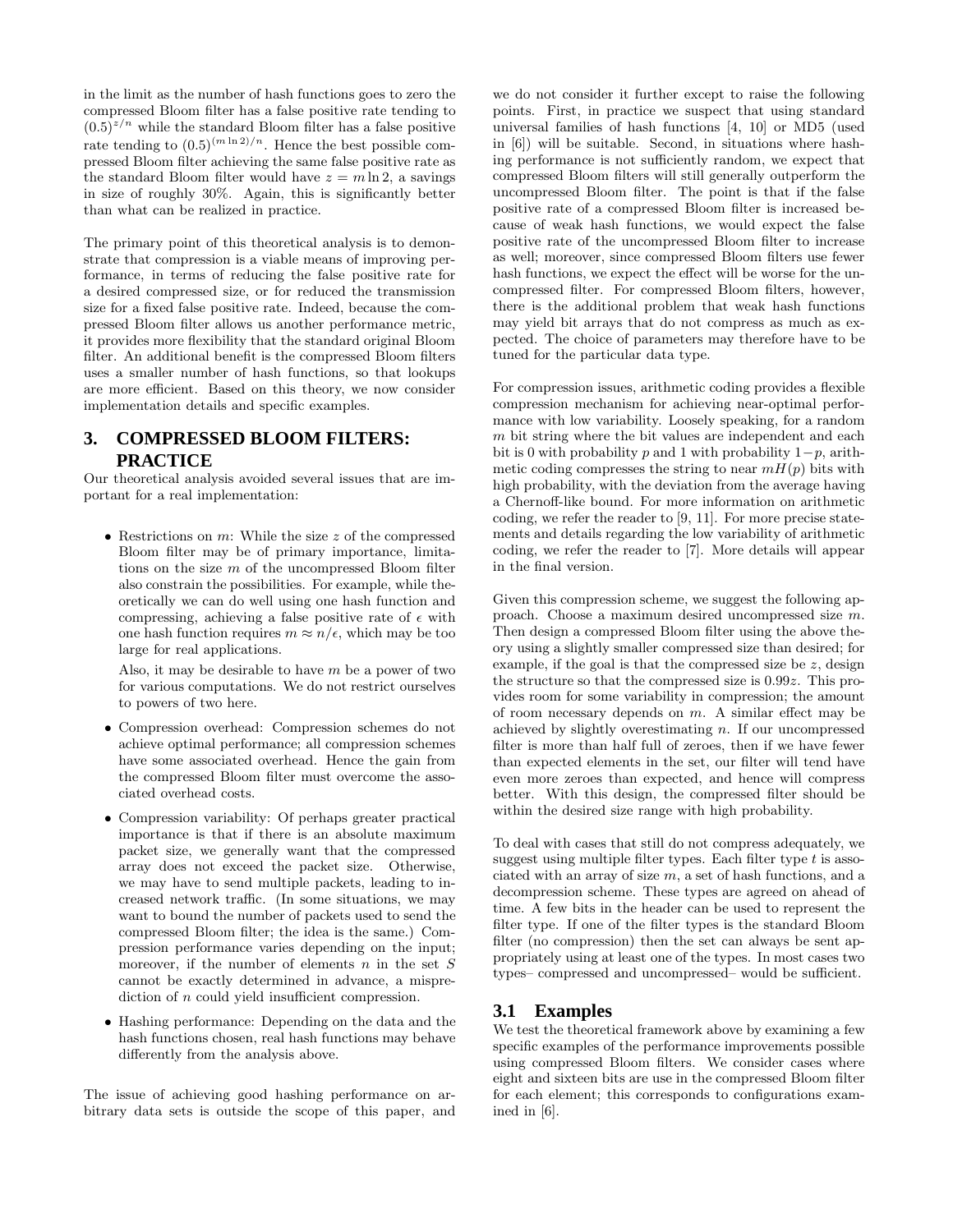Suppose we wish to use at most eight bits per set element in our transmission with a Bloom filter; that is,  $z/n = m/n =$ 8. Then using the optimal number of hash functions  $k = 6$ yields a false positive rate of 0.0216. For  $k = 5$ , the false positive probability is only 0.0217, so this might be preferable in practice. If we are willing to allow 14 array bits for the uncompressed Bloom filter per set element, then we can reduce the false positive rate by almost 20% to 0.0177 and reduce the number of hash functions to two while keeping the (theoretical) transmitted bits per element  $z/n$  below 8, as shown in Table 1.

It is also interesting to compare the standard Bloom and the compressed Bloom filter pictorially in this case where  $z/n = 8$ . In Figure 1 we show the false positive rate as a function of the number of hash functions k based on the theoretical analysis of Sections 2.1 and 2.2, where we allow  $k$ to behave as a continuous variable. Note that as the theory predicts the optimized uncompressed filter actually yields the largest false positive rate once we introduce compression.

We tested the compressed Bloom filter via simulation. We repeated the following experiment 100,000 times. A Bloom filter for  $n = 10,000$  elements and  $m = 140,000$  bits was created, with each element being hashed to two positions chosen independently and uniformly at random in the bit array. The resulting array was then compressed using a publicly available arithmetic coding compressor based on the work of Moffat, Neal, and Witten [3, 9].<sup>3</sup> Using  $z = mH(p)$  suggests that the compressed size should be near 9,904 bytes; to meet the bound of 8 bits per element requires the compressed size not exceed 10,000 bytes. Over the 100,000 trials we found the average compressed array size to be 9,920 bytes, including all overhead; the standard deviation was 11.375 bytes; and the maximum compressed array size was only 9,971 bytes, giving us several bytes of room to spare. For larger  $m$  and  $n$ , we would expect even greater concentration of the compressed size around its mean; for smaller  $m$  and  $n$ , the variance would be a larger fraction of the compressed size. We believe example provides good insight into what is achievable in real situations.

Theoretically we can do even better by using just one hash function, although this greatly increases the number of array bits per element, as seen in Table 1.

Similarly, considering the specific case of a Bloom filter where  $z/n = m/n = 16$ , we would use use eleven hash functions to achieve an optimal false positive rate of 0.000459. As eleven hash functions seems somewhat large, we note that we could reduce the number of hash functions used without applying compression, but using only six hash functions more than doubles f to 0.000935. Table 2 summarizes the improvements available using compressed Bloom filters. If we allow 28 array bits per element, our false positive rate falls about 30% while using only four hash functions. If we allow 48 array bits per element, our false positive rate falls over 50% using only three hash functions. We simulated

the case with  $n = 10,000$  elements,  $m = 480,000$  bits, and  $k = 3$  hash functions using 100,000 trials. The theoretical considerations above suggest the compressed size will be 19,787 bytes. Over our simulation trials, the average compressed array size was 19,805 bytes, including all overhead; the standard deviation was 14.386 bytes; and the maximum compressed array size was only 19,865 bytes, well below the 20,000 bytes available.

We have also tested the case where  $z/n = m/n = 4$  against using  $m/n = 7$ , or seven array bits per table. We expect this case may prove less useful in practical situations because the false positive rate is so high. In this case using the standard Bloom filter with the optimal three hash functions yields a false positive rate of 0.147; using  $m/n = 7$  and one hash function gives a false positive rate of 0.133. Again, we performed 100,000 random experiments with  $n = 10,000$ . The largest compressed filter required 4,998 bytes, just shy of the 5,000 byte limit.

As previously mentioned, we may also consider the optimization problem in another light: we may try to maintain the same false positive ratio while minimizing the transmission size. In Tables 4 and 5 we offer examples based on this scenario. Our results yield transmission size decreases in the range of roughly 5-15% for systems of reasonable size. Here again our simulations bear out our theoretical analysis. For example, using  $n = 10,000$  elements,  $m = 126,000$  bits, and  $k = 2$  hash functions over 100,000 trials, we find the average compressed filter required 9,493 bytes, closely matching the theoretical prediction. The largest filter over the 100,000 trials required 9,539 bytes.

## **4. EXTENSIONS**

In the Web cache sharing setting, the proxies periodically broadcast updates to their cache contents. As described in [6], these updates can either be new Bloom filters or representations of the changes between the updated filter and the old filter. The difference, or *delta*, between the updated and old filter can be represented by the exclusive-or of the corresponding bit arrays of size  $m$ , which can then be compressed using arithmetic coding as above. For example, one may decide that updates should be broadcast whenever 5% of the underlying array bits have changed; in this case, the compressed size of the delta would be roughly  $mH(0.05)$ . Hence one may wish to optimize the array size for a target size of the compressed delta and allow the one-time cost of longer initial messages to establish a base Bloom filter at the beginning. Compressing the delta can clearly yield substantial gains in this setting.

Also in [6], the authors also describe an extension to a Bloom filter, where instead of using a bit array the Bloom filter array uses a small number of bits per entry to keep counts. The *j*th entry is incremented for each hash function  $h_i$  and each element x represented by the filter such that  $h_i(x) = j$ . The *counting Bloom filter* is useful when items can be deleted from the filter; when an item  $x$  is deleted, one can decrement the value at location  $h_i(x)$  in the array for each of the k hash functions, i.e. for  $1 \leq i \leq k$ . We emphasize that these counting Bloom filters are not passed as messages in [6]; they are only used locally.

<sup>3</sup>We note that this is an adaptive compressor, which bases its prediction of the next bit based on the bits seen thus far. Technically is slightly suboptimal for our purposes, since we generally know the probability distribution of the bits ahead of time. In practice the difference is quite small.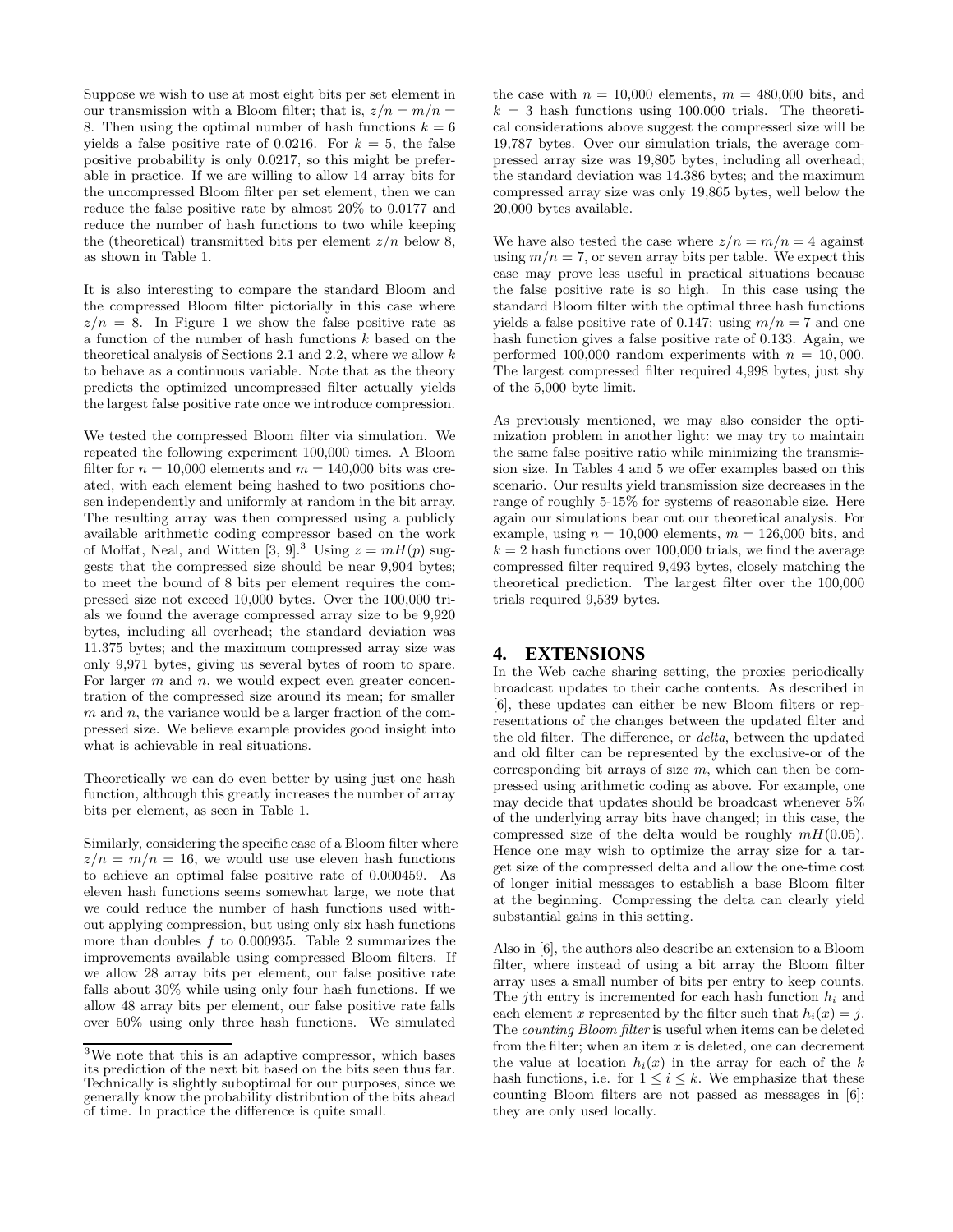

**Figure 1: The false positive rate as a function of the number of hash functions for compressed and standard Bloom filters using 8 bits per element.**

| Array bits per element        | m/n |                     | 92     |
|-------------------------------|-----|---------------------|--------|
| Transmission bits per element | z/n | 7.923               | 7.923  |
| Hash functions                |     |                     |        |
| False positive rate           |     | $0.0216 \pm 0.0177$ | 0.0108 |

**Table 1: At most eight bits per item (compressed).**

| Array bits per element        | m/n |          | 28       | 48       |
|-------------------------------|-----|----------|----------|----------|
| Transmission bits per element | z/n |          | 15.846   | 15.829   |
| Hash functions                |     |          |          |          |
| False positive rate           |     | 0.000459 | 0.000314 | 0.000222 |

**Table 2: At most sixteen bits per item (compressed).**

| Array bits per element        | m/n |       |       |
|-------------------------------|-----|-------|-------|
| Transmission bits per element | z/n |       | 3.962 |
| Hash functions                |     |       |       |
| False positive rate           |     | 0.147 | 0.133 |

**Table 3: At most four bits per item (compressed).**

| Array bits per element        | m/n |        | 12.6                    | 46    |
|-------------------------------|-----|--------|-------------------------|-------|
| Transmission bits per element | z/n |        | 7.582                   | 6.891 |
| Hash functions                |     |        |                         |       |
| False positive rate           |     | 0.0216 | $\pm 0.0216 \pm 0.0215$ |       |

**Table 4: Maintaining a false positive rate around 0.02.**

|                     | Array bits per element        | m/n |          | 37.5                    | 93     |
|---------------------|-------------------------------|-----|----------|-------------------------|--------|
|                     | Transmission bits per element | z/n |          | 14.666                  | 13.815 |
| Hash functions      |                               |     |          |                         |        |
| False positive rate |                               |     | 0.000459 | $0.000454 \pm 0.000453$ |        |

**Table 5: Maintaining a false positive rate around 0.00045.**